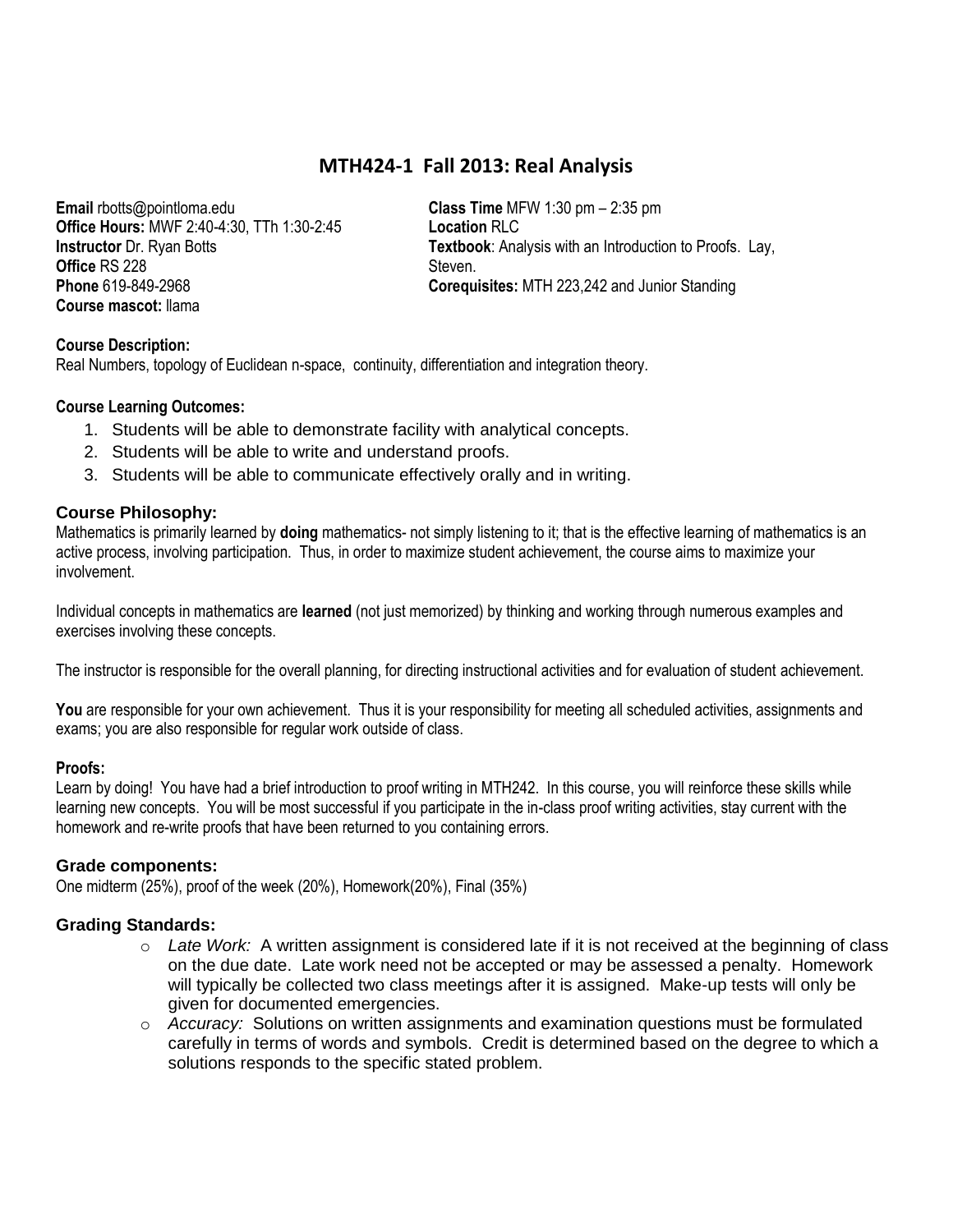o *Formatting*: Collected assignments must be written in a format that is suitable for grading. The work must be legible, organization must be clear and the complete solution (not just answers) must be submitted.

| Please note: | The Final Exam is COMPREHENSIVE.                |
|--------------|-------------------------------------------------|
|              | December 20, (Friday) at 1:30 p.m. to 4:00 p.m. |
|              |                                                 |

**Grading Scale**: Course grades will be assigned according to the following scale:

|     | <b>Grading Scale in percentages</b> |                                                            |                                    |                                                         |  |  |  |  |  |  |  |
|-----|-------------------------------------|------------------------------------------------------------|------------------------------------|---------------------------------------------------------|--|--|--|--|--|--|--|
|     | A                                   |                                                            |                                    |                                                         |  |  |  |  |  |  |  |
| $+$ |                                     |                                                            | $(87.5, 90)$ (77.5, 80) (67.5, 70) |                                                         |  |  |  |  |  |  |  |
|     |                                     | $[92.5, 100]$ $[82.5, 87.5]$ $[72.5, 77.5]$ $[62.5, 67.5]$ |                                    |                                                         |  |  |  |  |  |  |  |
|     |                                     |                                                            |                                    | $[90, 92.5)$ $[80, 82.5)$ $[70, 72.5)$ $[60, 62.5)$ $]$ |  |  |  |  |  |  |  |
|     |                                     |                                                            |                                    |                                                         |  |  |  |  |  |  |  |

## **Attendance:**

Attendance is expected at each class session. In the event of an absence you are responsible for the material covered in class and the assignments given that day.

Regular and punctual attendance at all classes in which a student is registered is considered essential to optimum academic achievement. Therefore, regular attendance and participation in each course are minimal requirements to be met. There are no allowed or excused absences except when absences are necessitated by certain university-sponsored activities and are approved in writing by the Provost. Whenever the number of accumulated absences in a class, for any cause, exceeds ten percent of the total number of class meetings, the faculty member has the option of filing a written report to the Vice Provost for Academic Administration which may result in de-enrollment, pending any resolution of the excessive absences between the faculty member and the student…If the date of de-enrollment is past the last date to withdraw from a class, the student will be assigned an F. There are no refunds for courses where a de-enrollment was processed." (see catalog for full text)

### **Class Enrollment:**

It is the student's responsibility to maintain his/her class schedule. Should the need arise to drop this course (personal emergencies, poor performance, etc.), the student has the responsibility to follow through (provided the drop date meets the stated calendar deadline established by the university), not the instructor. Simply ceasing to attend this course or failing to follow through to arrange for a change of registration (drop/add) may easily result in a grade of F on the official transcript.

### **Academic Accommodations:**

While all students are expected to meet the minimum academic standards for completion of this course as established by the instructor, students with disabilities may require academic accommodations. At Point Loma Nazarene University, students requesting academic accommodations must file documentation with the Disability Resource Center (DRC), located in the Bond Academic Center. Once the student files documentation, the Disability Resource Center will contact the student's instructors and provide written recommendations for reasonable and appropriate accommodations to meet the individual needs of the student. This policy assists the university in its commitment to full compliance with Section 504 of the Rehabilitation Act of 1973, the Americans with Disabilities (ADA) Act of 1990, and ADA Amendments Act of 2008, all of which prohibit discrimination against students with disabilities and guarantees all qualified students equal access to and benefits of PLNU programs and activities.

Students with learning disabilities who may need accommodations should discuss options with the instructor during the first two weeks of class.

# **Academic Honesty:**

The Point Loma Nazarene University community holds the highest standards of honesty and integrity in all aspects of university life. Academic honesty and integrity are strong values among faculty and students alike. Any violation of the university's commitment is a serious affront to the very nature of Point Loma's mission and purpose.